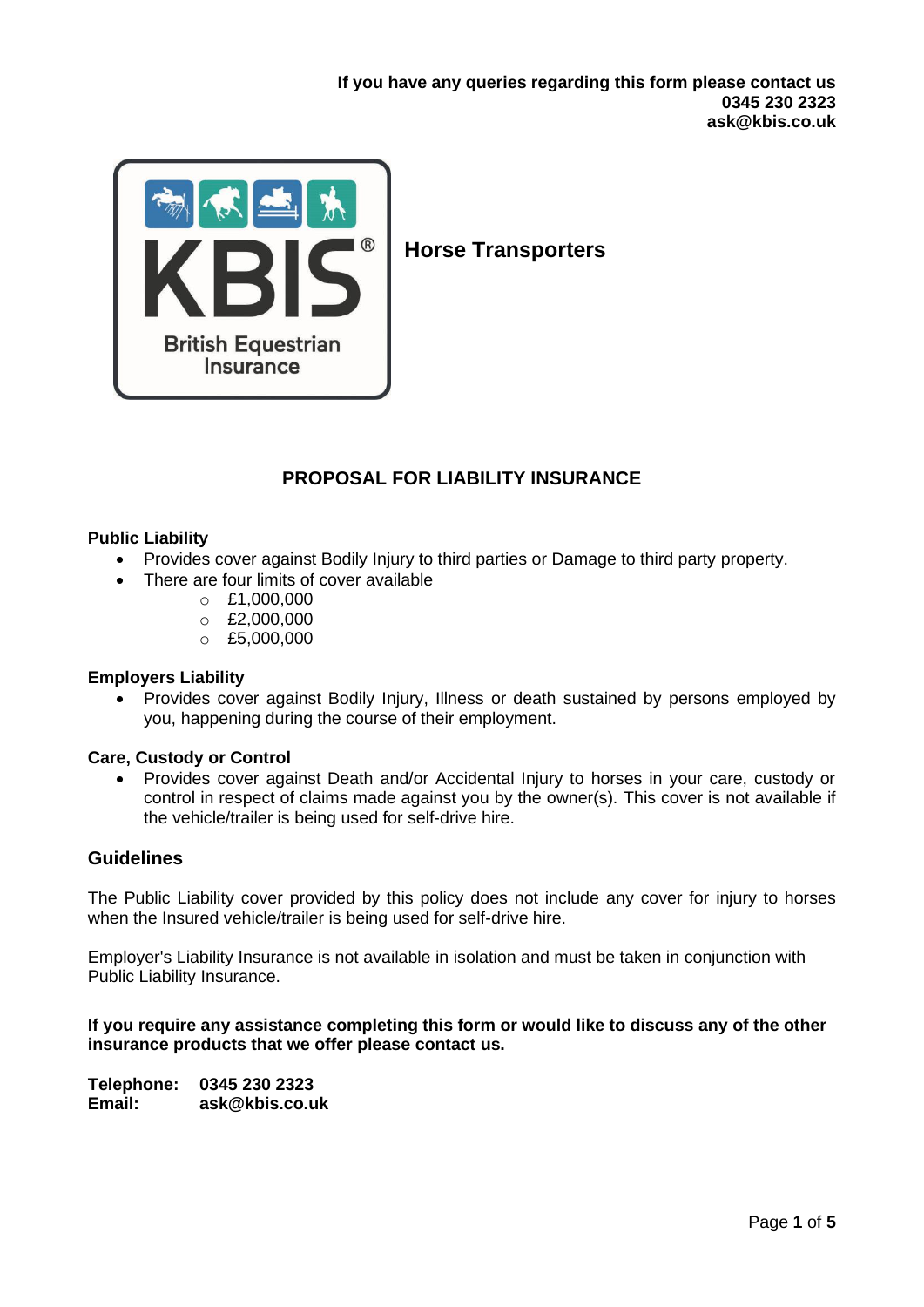### **PROPOSER'S DETAILS**

| Name of Proposer:                                                                                                                                                                                                           |  |                                   |  |     |                  |           |  |
|-----------------------------------------------------------------------------------------------------------------------------------------------------------------------------------------------------------------------------|--|-----------------------------------|--|-----|------------------|-----------|--|
| <b>Correspondence Address:</b>                                                                                                                                                                                              |  |                                   |  |     |                  |           |  |
|                                                                                                                                                                                                                             |  |                                   |  |     |                  |           |  |
|                                                                                                                                                                                                                             |  |                                   |  |     |                  |           |  |
| Post Code                                                                                                                                                                                                                   |  |                                   |  |     |                  |           |  |
|                                                                                                                                                                                                                             |  |                                   |  |     |                  |           |  |
| <b>Business Name:</b>                                                                                                                                                                                                       |  |                                   |  |     |                  |           |  |
| <b>Business Address:</b>                                                                                                                                                                                                    |  |                                   |  |     |                  |           |  |
|                                                                                                                                                                                                                             |  |                                   |  |     |                  |           |  |
|                                                                                                                                                                                                                             |  |                                   |  |     |                  |           |  |
|                                                                                                                                                                                                                             |  |                                   |  |     |                  |           |  |
| <b>Business Post Code</b>                                                                                                                                                                                                   |  |                                   |  |     |                  |           |  |
| <b>Contact Tel. Number</b>                                                                                                                                                                                                  |  |                                   |  |     |                  |           |  |
|                                                                                                                                                                                                                             |  |                                   |  |     |                  |           |  |
| Email                                                                                                                                                                                                                       |  |                                   |  |     |                  |           |  |
| <b>Business Description:</b>                                                                                                                                                                                                |  |                                   |  |     |                  |           |  |
|                                                                                                                                                                                                                             |  |                                   |  |     |                  |           |  |
|                                                                                                                                                                                                                             |  |                                   |  |     |                  |           |  |
| Is your turn over (please tick as appropriate):                                                                                                                                                                             |  |                                   |  |     |                  |           |  |
| Between £0 and £2,000,000                                                                                                                                                                                                   |  | Between £2,000,000 and £6,500,000 |  |     | Above £6,500,000 |           |  |
| <b>KBIS Members Club</b>                                                                                                                                                                                                    |  |                                   |  |     |                  |           |  |
| We would like to offer you the opportunity to opt in to our KBIS Members Club which is free of charge and<br>allows members access to our latest competitions, offers and products along with useful information about      |  |                                   |  |     |                  |           |  |
| horse care from our in-house vet via our email newsletter. KBIS Members Club will only communicate with<br>you by email with your explicit consent and will not share your data with anyone else. If at a later date you do |  |                                   |  |     |                  |           |  |
| not want to receive our newsletter you can opt out at any time. Further details including how to cancel your<br>membership of the KBIS Members Club are contained in our privacy policy and on our website.                 |  |                                   |  |     |                  |           |  |
|                                                                                                                                                                                                                             |  |                                   |  |     |                  |           |  |
| Would you like to join the KBIS Members Club?                                                                                                                                                                               |  |                                   |  | Yes |                  | <b>No</b> |  |
| In connection with any liability insurance<br>a) Have you or any partner in business with you had any proposal for                                                                                                          |  |                                   |  |     |                  |           |  |
| Insurance declined, renewal refused, cover terminated or special terms<br>and conditions imposed by any Insurer?                                                                                                            |  |                                   |  | Yes |                  | No        |  |
| b) Has any incident occurred over the past 5 years involving bodily injury<br>or damage to property, whether a claim was made or not?                                                                                       |  |                                   |  | Yes |                  | No        |  |
| If the answer to 2a) or 2b) above is "YES", please provide full details and dates below (further space                                                                                                                      |  |                                   |  |     |                  |           |  |
| overleaf):                                                                                                                                                                                                                  |  |                                   |  |     |                  |           |  |
|                                                                                                                                                                                                                             |  |                                   |  |     |                  |           |  |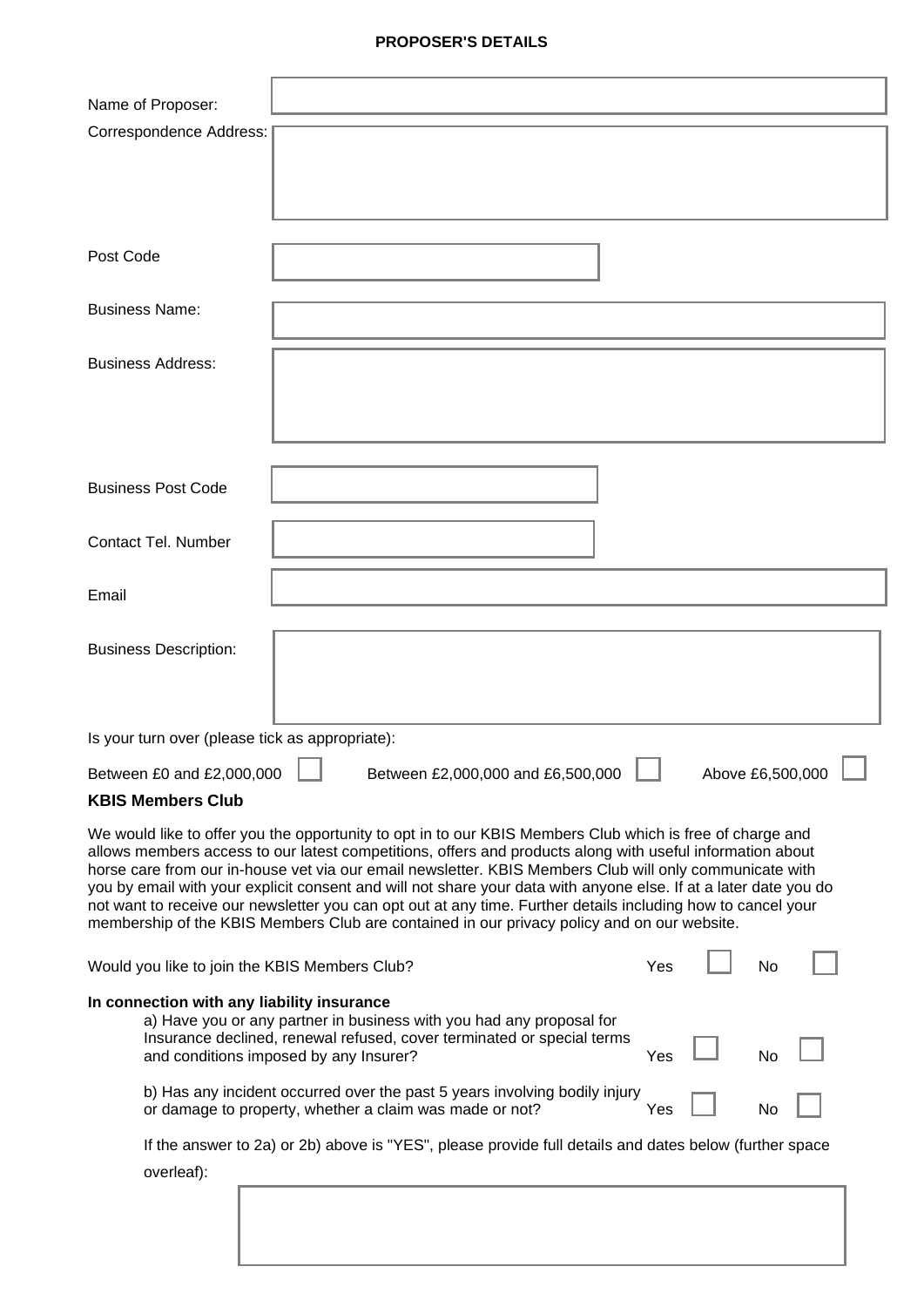### **YOUR BUSINESS**

| Are all existing and / or new clients asked to sign a contract?          | Yes $\vert \vert$ No $\vert \vert$ |  |
|--------------------------------------------------------------------------|------------------------------------|--|
| Do you ensure that each client has their own Public Liability Insurance? | Yes $\vert \vert$ No $\vert \vert$ |  |
| Do you have an Accident Report Book and is it up-to-date?                | Yes $\vert \vert$ No $\vert \vert$ |  |
| Do you have a Health & Safety statement?                                 | Yes $\vert \vert$ No $\vert \vert$ |  |
| Do you have written Risk Assessments?                                    | Yes $\Box$ No $\Box$               |  |

# **PUBLIC LIABILITY**

Please tick the Limit of Indemnity required

(Please note we are not able to offer a limit of £10,000,000 if the vehicle/trailer is being used for self-drive hire)

| £1,000,000 | £2,000,000 |  |
|------------|------------|--|
|            |            |  |

£5,000,000

**1. Please state maximum number of Horseboxes used for your business:**

| rrallers  |  |
|-----------|--|
| Motorised |  |

Trailers

- **3. Please confirm the estimated number of trips per week**
- **4. Do you travel outside the UK for your business?** The Messangle of the Ves No

If yes where do you travel to and how often?

| 5. Do you offer stabling/livery?                               | Yes | No |  |
|----------------------------------------------------------------|-----|----|--|
| 6. What is your estimated annual turnover?                     |     |    |  |
| 7. Do you offer your trailer/horsebox for self-drive hire?     | Yes | No |  |
| 8. How regularly is the horsebox serviced?                     |     |    |  |
| 9. How often are the floor and ramp checked by a professional? |     |    |  |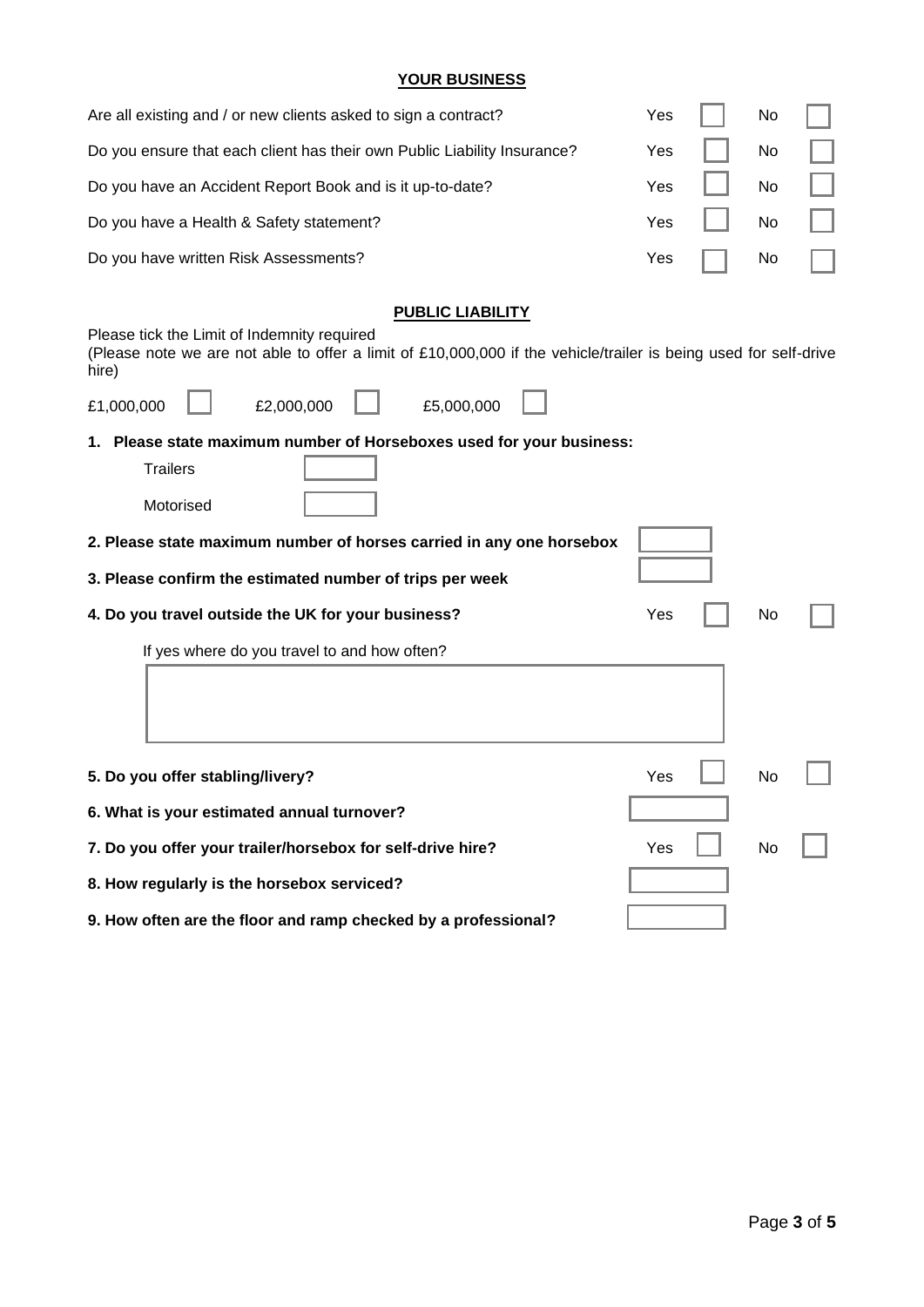### **CUSTODIAL LIABILITY**

This policy automatically includes cover for injury to horses in your care, custody or control that do not belong to you up to £10,000 per horse. If you need a higher limit please provide the following information:

#### **Maximum value of horse in your care**

### **Maximum number of horses being transported at any one time**

Please note if you hire out the vehicle/trailer for self-drive hire, this cover will be excluded.

### **EMPLOYERS LIABILITY** (Limit of Indemnity £10,000,000)

*Please indicate maximum number of people working for you at any one time whether they are paid or not*

| Number of Employees                         |     |      |
|---------------------------------------------|-----|------|
| Do you operate a staff training programme?  | Yes | No   |
| Do you have an Employer's Reference Number? | Yes | No r |
| If Yes, please supply this number           |     |      |

If you are unsure, please contact KBIS for guidance on when you may or may not have an Employer's Reference Number.

### **ELTO Notice**

If You have purchased cover under Section A and this Policy provides employers' liability cover, then certain information relating to it including:

- the Policy number(s)
- employer's names and addresses (including subsidiaries and any relevant changes of name)
- coverage dates
- (if relevant) the employer's reference numbers provided by Her Majesty's Revenue and Customs

will be provided to the Employers' Liability Tracing Office (the "ELTO") and added to the Employers' Liability Database (the "ELD").

It is understood by You that the above named information provided to Us will be processed by Us, for the purpose of providing the ELD, in compliance with the provisions of the Employers' Liability Insurance Disclosure by Insurers Instrument 2010.

The ELD will be managed by the ELTO. The ELTO may provide such information to third parties to assist individuals with claims arising out of their course of employment in the United Kingdom for employers carrying on, or who carried on, business in the United Kingdom, to find the insurer that was providing employers' liability cover during their relevant period of employment and also to find the relevant employers' liability insurance policies.